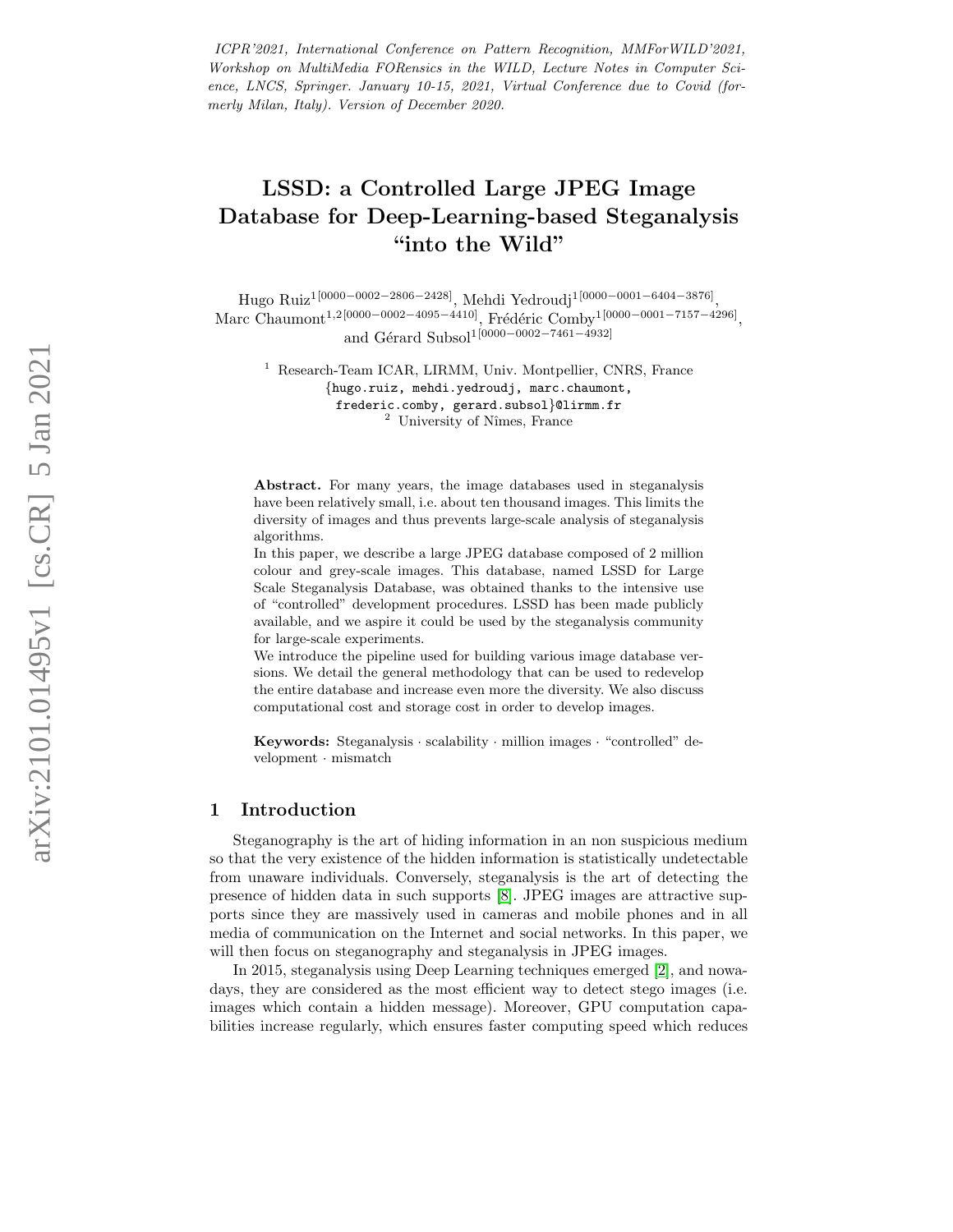learning time. So, performances of steganalysis methods based on Deep Learning have significantly improved.

Nevertheless, in most cases, the performance of steganalysis based on Deep Learning depends on the size of the learning image database. To a certain extent, the larger the database is, the better the results are [\[16\]](#page-12-1) [\[15\]](#page-12-2). Thus, increasing the size of the learning database generally improves performance while increasing the diversity of the examples.

Currently, the most significant database used in steganalysis by Deep Learning is made of one million JPEG images [\[20\]](#page-13-0) excerpted from the ImageNet database, which contains more than 14 million images.

That said, databases created in "controlled" conditions, that is to say, with the full knowledge of the creation process of the images so that the development is repeatable, are not very big in comparison. Indeed, we can mention, as a "controlled" database the BOSS database [\[1\]](#page-11-1) with a size of only 10,000 images and the Alaska  $\#2$  database, with a size of 80,000 images [\[5\]](#page-12-3).

In this paper, we present the "controlled" Large Scale Steganalysis Database (LSSD) which is a public JPEG image database, made of 2 million images, with a colour version and a grey-scale version, and which was created for the research community working on steganalysis.

One important aspect when creating an image database for steganalysis is to have diversity to get closer to reality [\[12\]](#page-12-4). This "diversity" mainly depends on the ISO and the "development" process of the RAW image that is captured by the camera sensor. ISO is a measure of the sensitivity to light of the image sensor and if available, can be notified in the metadata associated with the JPEG image, i.e. in the EXIF metadata.

As in analogical photography, the "development" process consists in applying image processing operations (demosaicing, gamma correction, blur, colour balance, compression) in order to transform the RAW image into a viewable image in a standard format. The RAW image, when the camera is made of a colour filter array (CFA) of type Bayer filter (which is majority the case), is a unique 2D matrix containing 50% green, 25% red and 25% blue. In order to "control" this diversity, it is possible to tune the different development parameters, without modifying the ISO parameters, and get different developments and then different JPEG versions of the same RAW image. Thus, if we want to increase the size of the database to more than 10 million images, it is necessary to implement a well-thought-out procedure to automate the "controlled" generation, to optimize the processing time as well as the storage volume.

By controlling the development, it becomes possible to get large databases which can be used for the learning or the test phases of Deep-Learning based steganalysis algorithms. We can then conduct an objective and repeatable evaluation of the performances of these algorithms. In particular, it will allow researchers to work on one of the major challenges in the steganalysis field: the "Cover-Source Mismatch". Cover-Source Mismatch (CSM) is a phenomenon that occurs when the training set and the test set come from two different sources,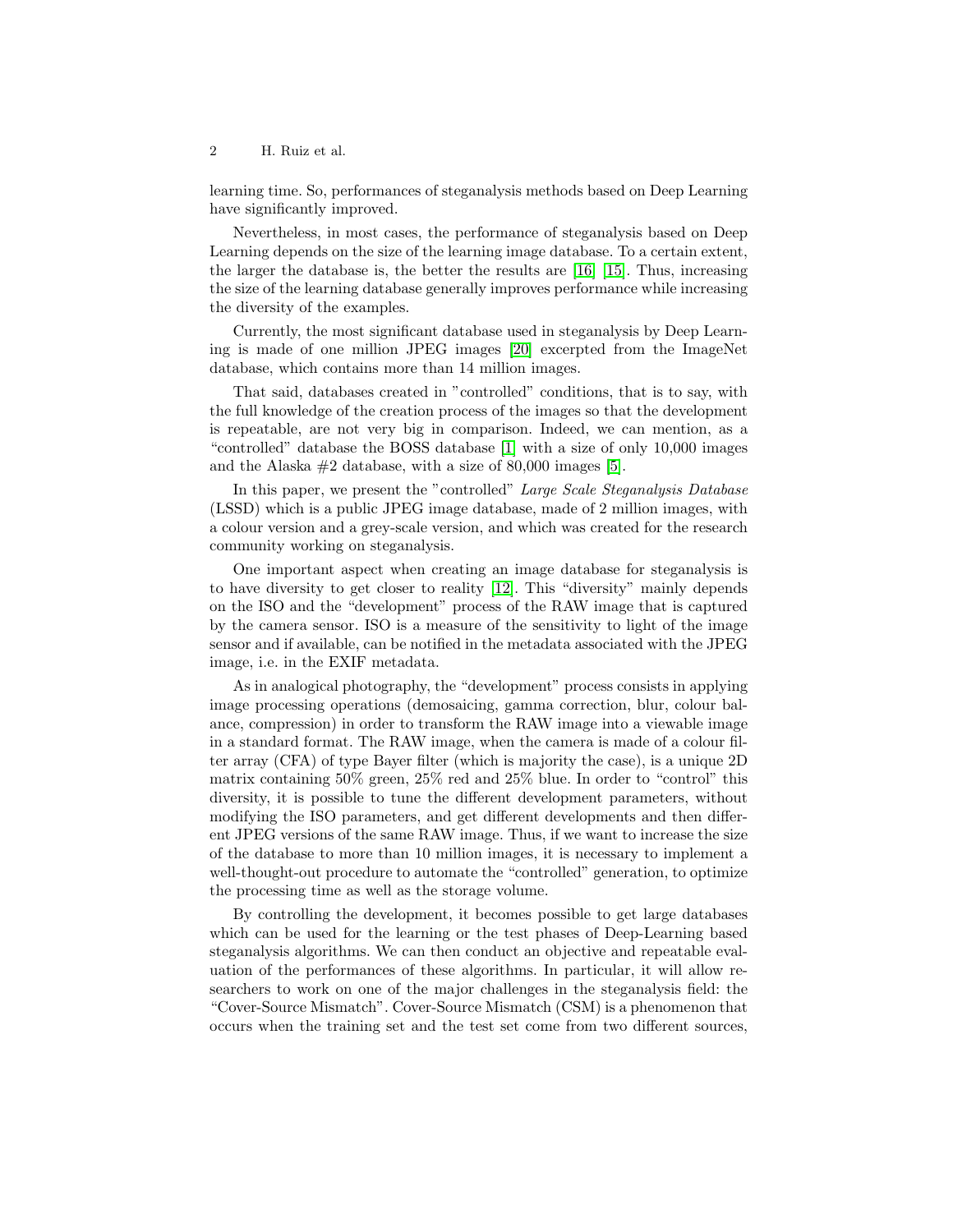causing bias in the Deep-Learning learning phase and resulting in bad results in the test phase.

In Section [2,](#page-2-0) we detail the whole development procedure that is used for the generation of the LSSD database. In Section [3,](#page-8-0) we explain how to use the LSSD Database to create a learning set and a test set for Deep-Learning steganalysis applications. We also emphasize the problem of computational and storage cost for the creation of those sets.

# <span id="page-2-0"></span>2 A "controlled" procedure to get a JPEG image

## <span id="page-2-3"></span>2.1 RAW image sources

To build a consistent "controlled" base, we chose to gather a maximum of RAW images, i.e. which are composed of the original sensor data. More precisely, we use the file that contains the RAW data of the sensor before any lossy compression (JPEG for example), and before any transformation required for its visualization on screen. It is important to note that each manufacturer adapts the data format to its hardware and then that we can find many formats  $(e.g., .\text{dng}, .\text{cr}2, .\text{nef.} \ldots).$ 

At the contrary of JPEG images, RAW images are extremely rare on the Internet because they are large files and used by very few people. The size of a RAW image is usually around  $3,000 \times 5,000$  pixels. Since data are in "raw" format, it represents a lot of information to store. It is therefore rare that Web sites, even those specialized in photography, dedicate a specific storage space to this kind of images.

| Database                | number of | number of                |  |
|-------------------------|-----------|--------------------------|--|
| <b>Name</b>             | images    | devices                  |  |
| ALASKA2 <sup>3</sup>    | 80,005    | 40                       |  |
| BOSS <sup>4</sup>       | 10,000    |                          |  |
| Stego App DB            | 24.120    | 26                       |  |
| Wesaturate              | 3.648     |                          |  |
| RAISE <sup>5</sup>      | 8,156     | 3                        |  |
| $D$ resden <sup>6</sup> | 1,491     | 73 (25 different models) |  |
| Total                   | 127,420   | 101                      |  |

<span id="page-2-2"></span>Table 1: Number of images and devices used in each database.

The LSSD database gathers RAW images available on the Internet, mostly from the Alaska#2 database [\[4\]](#page-12-5)  $^3$  $^3$  to which we added images from the BOSS [\[1\]](#page-11-1)

<span id="page-2-1"></span> $3$  Website of the ALASKA challenge#2: <https://alaska.utt.fr/>

Download page : [http://alaska.utt.fr/ALASKA\\_v2\\_RAWs\\_scripts.zip](http://alaska.utt.fr/ALASKA_v2_RAWs_scripts.zip).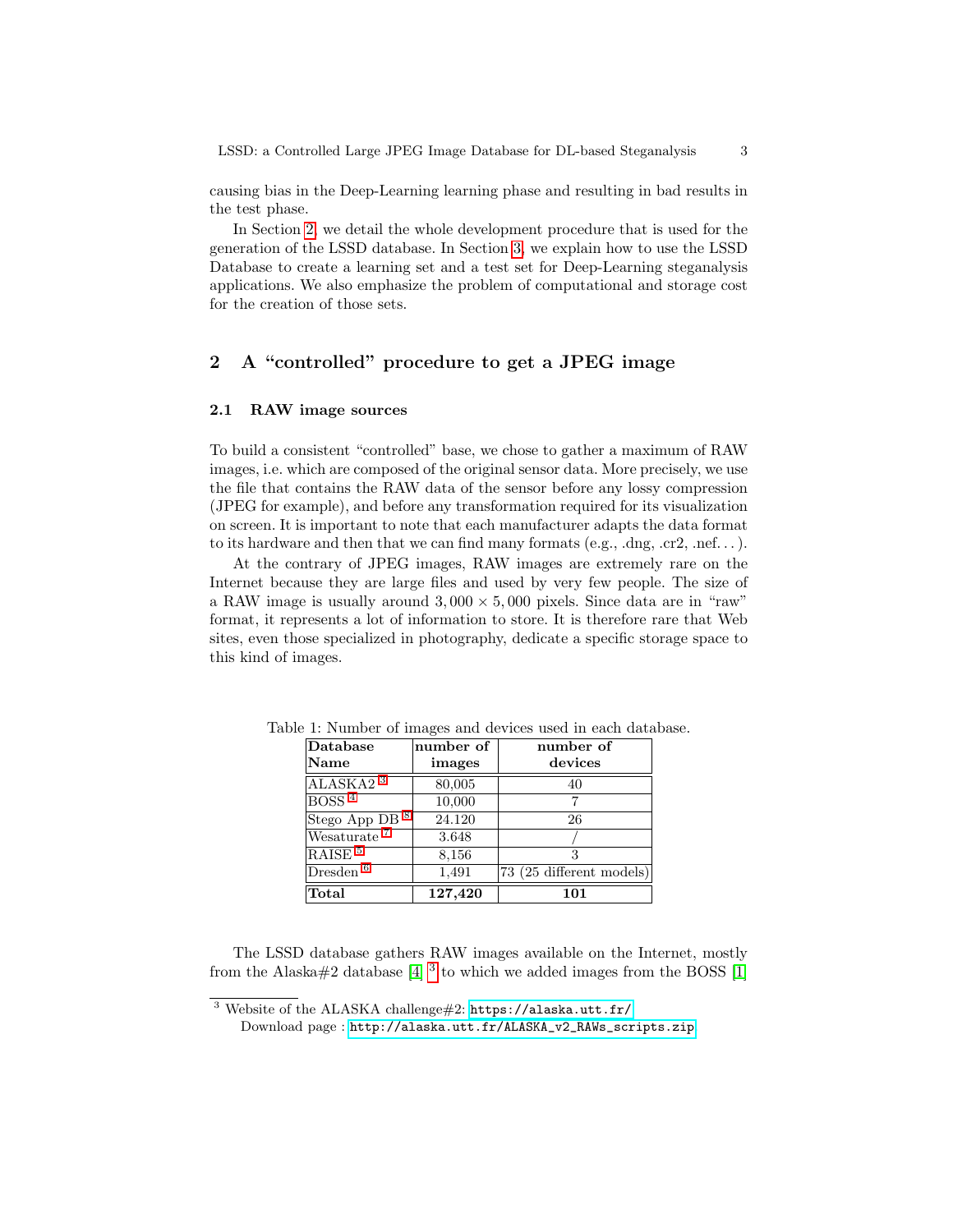<sup>[4](#page-3-0)</sup>, RAISE [\[6\]](#page-12-6) <sup>[5](#page-3-3)</sup>, Dresden [\[10\]](#page-12-7)<sup>[6](#page-3-4)</sup> and Wesaturate <sup>[7](#page-3-2)</sup> databases, as well as StegoApp sites [\[14\]](#page-12-8)<sup>[8](#page-3-1)</sup>. A total of [1](#page-2-2)27,420 RAW images were collected. Table 1 lists the origin of the RAW images, while Figure [1](#page-3-5) represents their distributions.

<span id="page-3-5"></span>

Fig. 1: Origin of RAW images in the LSSD database.

Note that the Alaska#2 database [\[4\]](#page-12-5) covers a large variety of ISO parameters, ranging from 20 (used in general for smartphones) to 51, 200 (only used for highend devices). Among the 80, 005 images of this database, 11, 615 images have an ISO above 1, 000 while 12, 497 have an ISO below 100.

The majority of the databases reported in Table [1](#page-2-2) are classically used by the community for steganalysis purpose. By combining them, we increase diversity and move to a more "real world" scenario [\[12\]](#page-12-4). We are thus closer to the "into the wild" spirit [\[4\]](#page-12-5). The ultimate goal is to reach the diversity findable when browsing the public images of the Internet and social networks.

<span id="page-3-0"></span> $^4$  Challenge BOSS : [http://agents.fel.cvut.cz/boss/index.php?mode=VIEW&tmpl=](http://agents.fel.cvut.cz/boss/index.php?mode=VIEW&tmpl=about) [about](http://agents.fel.cvut.cz/boss/index.php?mode=VIEW&tmpl=about)

<span id="page-3-3"></span>Download page : <ftp://mas22.felk.cvut.cz/RAWs>

<sup>5</sup> Obsolete download link <http://mmlab.science.unitn.it/RAISE/>.

<span id="page-3-4"></span> $^6$  <http://forensics.inf.tu-dresden.de/ddimgdb>

<span id="page-3-2"></span>Download page: <http://forensics.inf.tu-dresden.de/ddimgdb/selections>.

<sup>7</sup> Site closed on February 17, 2020 : <http://wesaturate.com/>.

<span id="page-3-1"></span> $^8$  <https://data.csafe.iastate.edu/StegoDatabase/>.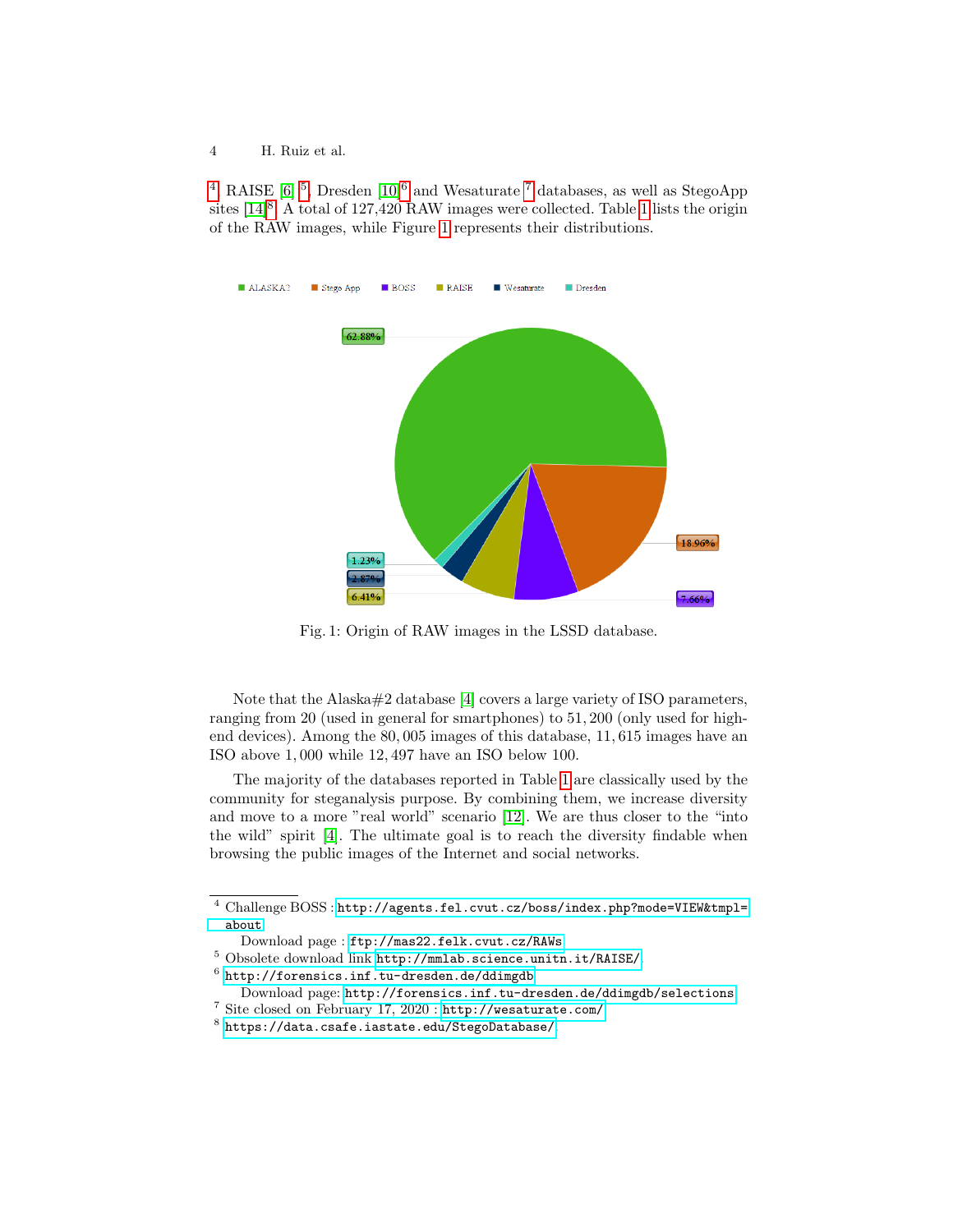LSSD: a Controlled Large JPEG Image Database for DL-based Steganalysis 5

#### 2.2 The "development" pipeline

For the Alaska#2 competition, scripts were used to develop all the images according to some parameters [\[4\]](#page-12-5). It is thanks to these scripts that it was possible to obtain such a great diversity in the competition by playing on many parameters (see Table [2\)](#page-6-0).

We apply these scripts to all the RAW images and we developed them into colour images (ppm format) whose size are  $1024 \times 1024$  pixels (or slightly bigger). If the original image dimensions (width and height) are not equal, the colour image is cropped by taking its central part to get a  $1024 \times 1024$  pixels image. A grey level image version is also generated using the standard luminance formula, transforming a RGB colour vector to a scalar representing the grey level:

<span id="page-4-2"></span> $grey\_value = 0.2989 \times R + 0.5870 \times G + 0.1140 \times B,$ 

where  $R, G, B \in [0, \ldots, 255]$  are the intensities of the red, green and blue channels. We will discuss in the next subsection the development parameters which were used.

As we want to get 2 million images, we add a process to multiply by 16 the number of images. Each colour (respectively the grey-level) ppm image is divided into 16 small images of size  $256 \times 256$  pixels. Then, we run a compression of those 16 images, using the standard JPEG quantization matrices, with a quality factor of 75. The compression was carried out using the Python Imaging Library (PIL or  $Pillow$ <sup>[9](#page-4-0)</sup> package, version 1.1.7, which uses the plugin "JpegImagePlugin" to compress the images in the format 4 : 4 : 4.

<span id="page-4-1"></span>Figure [2](#page-4-1) schematizes the steps of the complete development process.



Fig. 2: Development process of a RAW image.

The  $256 \times 256$  images have semantic content, a resolution and brightness variations that are close from those of images usually processed in steganalysis. Figure [3](#page-5-0) (resp. Figure [4\)](#page-5-1) shows two examples of JPEG grey-level (resp. colour)  $256 \times 256$  images of the LSSD.

<span id="page-4-0"></span><sup>9</sup> Documentation: <https://pillow.readthedocs.io/en/stable/>.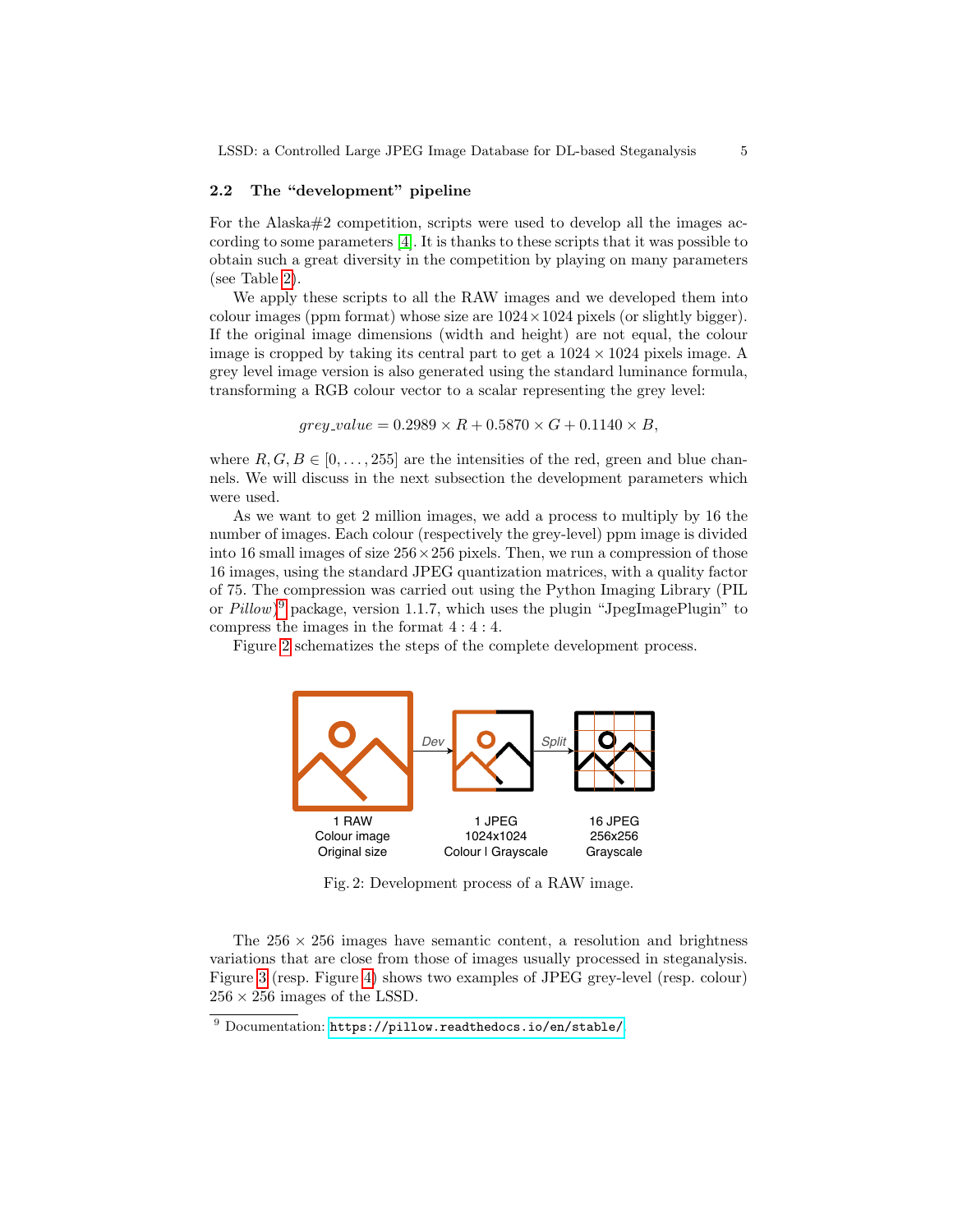<span id="page-5-0"></span>

ALASKA database (number 3786).

(a) A developed image from the (b) A developed image from the BOSS database (number 6456).

<span id="page-5-1"></span>Fig. 3: Two  $256 \times 256$  grey-scale images, after development process of the LSSD database.



(a) A developed image from the (b) A developed image from the We-ALASKA database (number 51336). saturate database (index ZYlVRQY-DWE).

Fig. 4: Two 256×256 colour-scale images, after development process of the LSSD database.

It takes just under two days for all colour and grayscale images to be developed. The users of the LSSD database is free to either download the RAW images and redevelop those images or directly use the colour or grey-level JPEG  $256\times256$  images.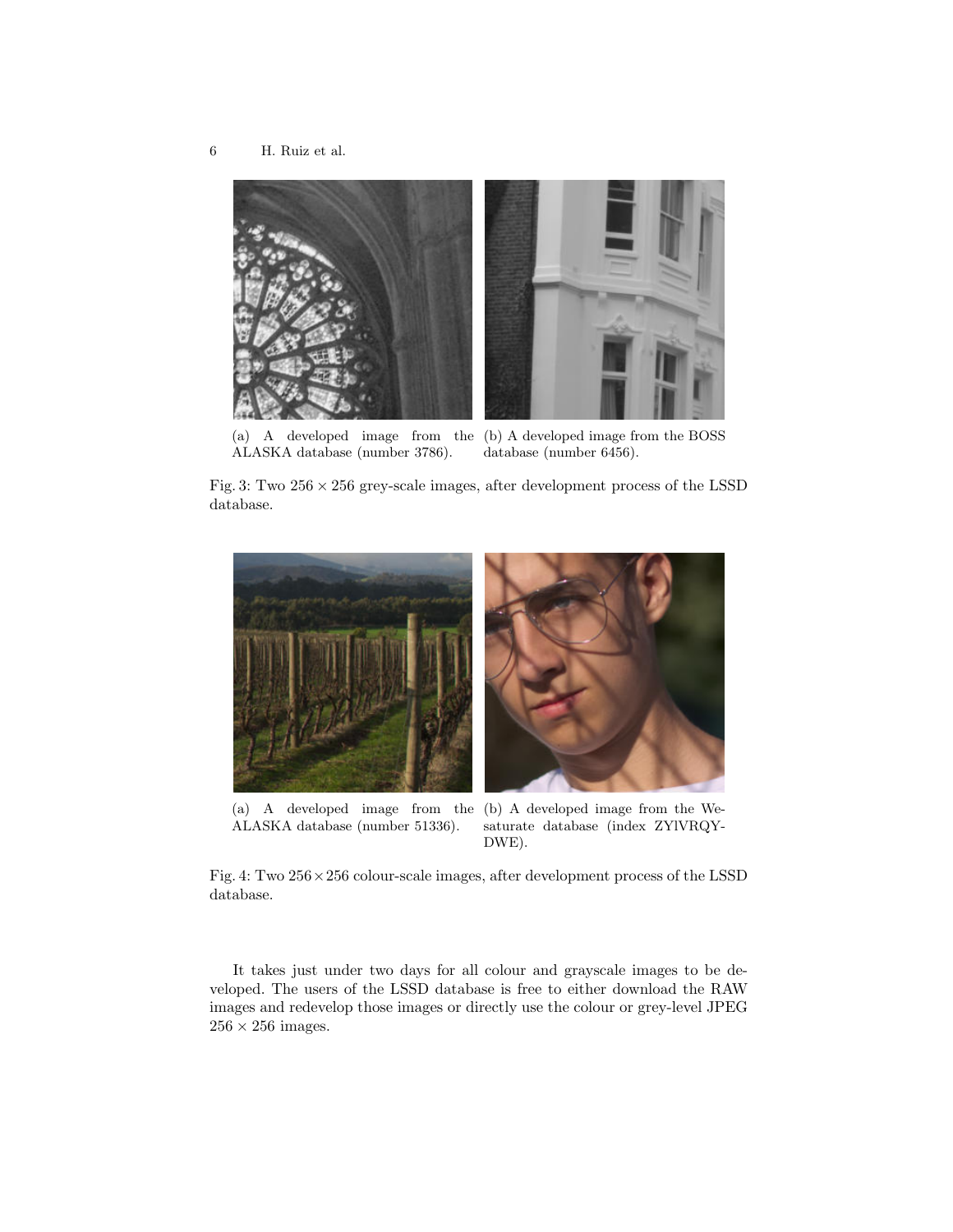## 2.3 Development parameters

In order to obtain the most realistic database, we have tested many development parameters (resize, crop, denoising, quality factor. . . ). Table [2](#page-6-0) summarizes all the parameters used during the generation of the dataset, reaching almost two million images.

<span id="page-6-0"></span>All the processes explained below are done by using the  $Rawthere^{10}$  $Rawthere^{10}$  $Rawthere^{10}$  v5.8 software which is a free, cross-platform raw image processing program.

| Number       | Name                       | Value                   |  |  |
|--------------|----------------------------|-------------------------|--|--|
| $\mathcal I$ | Demosaicking               | Fast or DCB             |  |  |
| 2            | Resize & Crop              | Yes                     |  |  |
|              | Taille (resize)            | $1024 \times 1024$      |  |  |
|              |                            | Nearest $(0.2)$         |  |  |
|              | Kernel (resize)            | Bicubic $(0.5)$         |  |  |
|              |                            | Bilinear $(0.3)$        |  |  |
|              | Resize factor              | depends on initial size |  |  |
| 3            | Unsharp Masking            | No                      |  |  |
|              | Denoise                    | Yes                     |  |  |
|              | <i>(Pyramid Denoising)</i> |                         |  |  |
| 4            | Intensity                  | [0; 60]                 |  |  |
|              | Detail                     | [0; 40]                 |  |  |
| 5            | Micro-contrast             | Yes $(p = 0.5)$         |  |  |
| 6            | Colour                     | No                      |  |  |
| $\gamma$     | Quality factor             | 75                      |  |  |

Table 2: Parameters used in the image development process.

1. Demosaicing: Demosaicing is the process of reconstructing a full-resolution colour image from the sampled data acquired by a digital camera that applies a colour filter array to a single sensor (see, for example, the overview [\[13\]](#page-12-9)). In the Rawtherapee software, we can find many demosaicing methods<sup>[11](#page-6-2)</sup>. We selected the DCB method which produces similar results to the best method (AMaZE), plus the Fast method, based on nearest-neighbor interpolation, which is a lower-quality but very fast method. Notice that another available method called IGV is known to produce the most challenging images to steganalyze [\[4\]](#page-12-5). For each image, we select either the Fast or the DCB demosaicing algorithm with a probability of 35% and 65%, respectively. Demosaicked images are then saved in 16-bit TIFF format using the Python library  $Pillow<sup>9</sup>$  $Pillow<sup>9</sup>$  $Pillow<sup>9</sup>$ .

2. Resize & Crop: the image is proportionally resized to final dimensions which are closest to  $1024\times1024$  pixels as we will divide the resulting image into 16

<span id="page-6-1"></span><sup>10</sup> Software available at: <http://rawtherapee.com>

<span id="page-6-2"></span>More information can be found at: <http://rawpedia.rawtherapee.com>

 $^{11}$  Documentation about the different mosaicking methods of  $\it Rawtherapee$  can be found at: <https://rawpedia.rawtherapee.com/Demosaicing>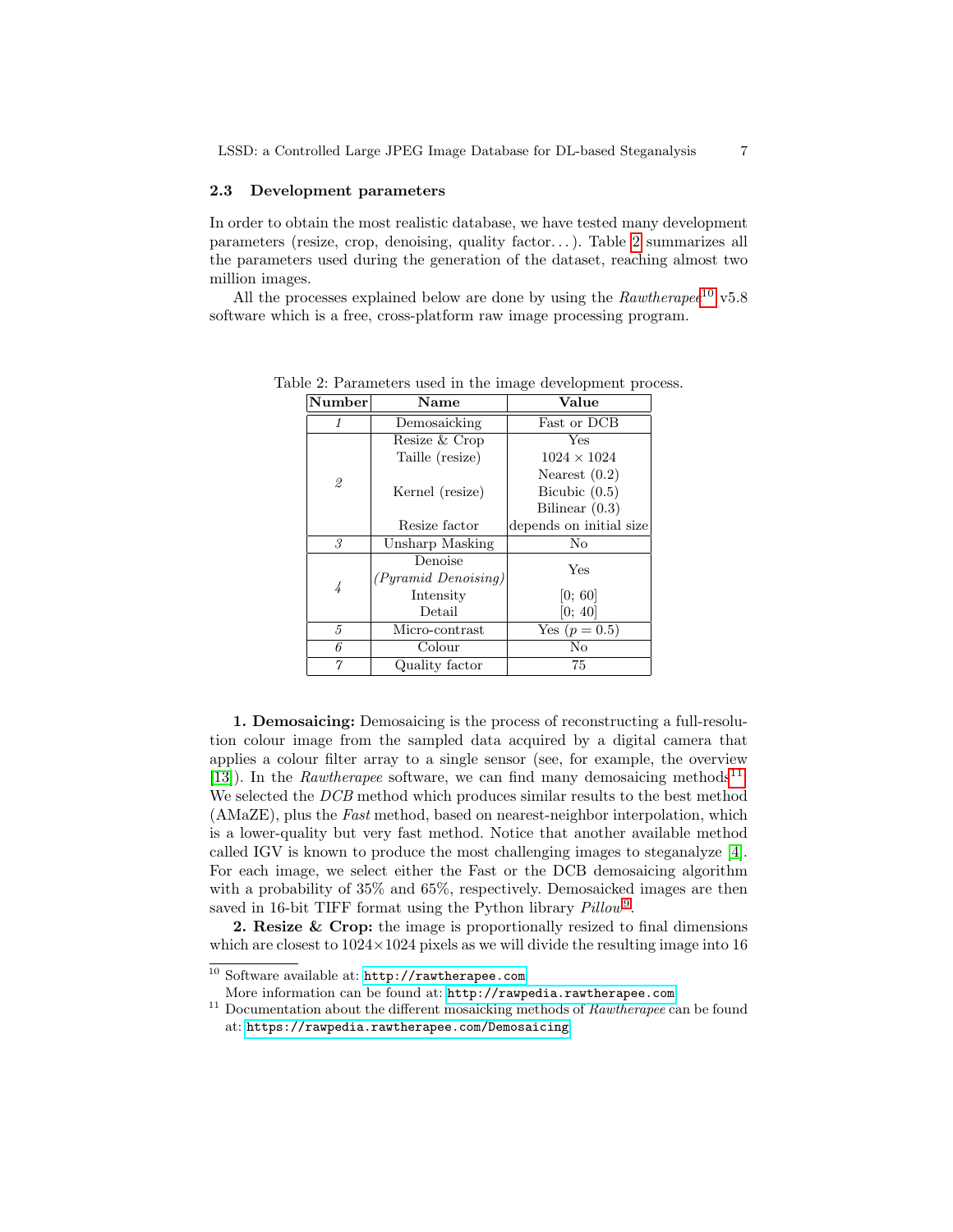small images thereafter. If the image is not square, then we crop its center part, assuming that we will keep its semantic content. Resizing is performed using different kernels mentioned in Table 1, and it would have also been possible to use the  $8 \times 8$  Lanczos filters.

3. Unsharp Masking (USM): After resizing, the image can eventually be sharpened. The USM process allows increasing the apparent acutance (edge contrast) of an image, making it appear clearer, even though it technically does not really sharpen the image. This process can be disabled. Note that for the learning database, the USM has been switched off. USM can be switched on for the development of the test database; this to introduce strong cover-source mismatch. More information about USM can be found in Appendix A.1 of [\[4\]](#page-12-5).

4. Denoising: When the USM is switched off, denoising is systematically performed using a Pyramid Denoising based on wavelet decomposition. The denoising *intensity* parameter follows a gamma distribution with the pdf  $P(x, a) =$  $10 \times \frac{x^{a-1}}{a}$  $\frac{\exp(-x)}{\exp(-x)}$ , with  $a = 4$ , and rectified to belongs to [0, 100]. It controls the  $\Gamma(a)$ power of the noise reduction. The Detail parameter follows a uniform distribution  $\mathcal{U}(\{0..60\})$ , and it controls the restoration of textures in the image due to excessive noise. More information about Pyramid Denoising can be found in [\[4\]](#page-12-5).

5. Micro-contrast: Since USM can generate artefacts, it is possible to apply a micro-contrast process. The micro-contrast process is performed after denoising with a probability of  $p = 0.5$ . This process is controlled by two parameters. The *strength* parameter follows a gamma distribution with the pdf  $P(x, a)$  $100 \times 0.5 \times \frac{x^{a-1} \exp(-x)}{\Gamma(a)}$  $\frac{\exp(-x)}{\Gamma(a)}$ , with  $a = 1$ , rectified on [0, 100]. This parameters allows to change the strength of the sharpness. The other parameter is the uniformity for the microcontrast enhancement. The uniformity follows the law  $|\mathcal{N}(30, 5)|$ rectified on  $[0, +\infty]$ . That information is recalled in Appendix A.3 [\[4\]](#page-12-5).

## 2.4 Choice of the JPEG quality factor

The Quality Factor (QF) of JPEG images is an essential element in the development pipeline. This factor can vary between 0 and 100, with 0 being a very poor quality, 50 being the minimum for good quality and 100 being the best possible. These quality factors are associated with  $8 \times 8$  quantization matrices that are used in DCT image compression. There are typical (standard) matrices used in JPEG, but it is also possible to design ad-hoc quantization matrices (non-standard). In our case, we only use standard matrices; it results in a lower diversity compared to databases such as ImageNet [\[7\]](#page-12-10). Nevertheless, in future work, we would like to integrate this diversity to get as close as possible to real-world images and use image databases like ImageNet.

## 2.5 Reflection about quantization matrix diversity

For LSSD, we chose the quality factor  $Q = 75$  (see table [2\)](#page-4-1) with a standard quantization matrix. If we would use a JPEG database such as ImageNet [\[7\]](#page-12-10), and desired to generate a database with a  $Q$  "around" 75, we would have to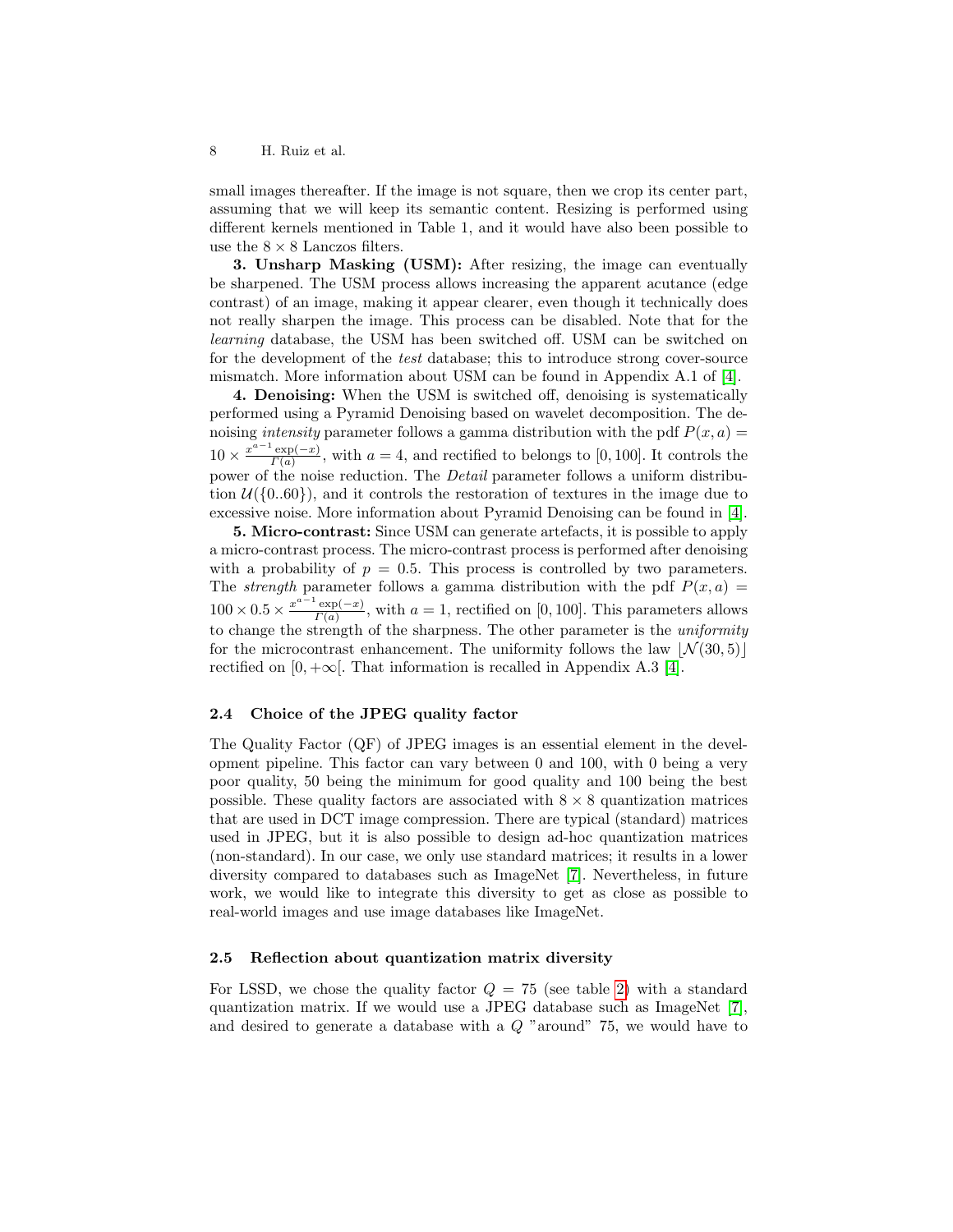recompress all the images with a factor "equivalent" to  $Q = 75$ . In that case, it is possible to assume that a majority of JPEG images have a factor greater than 75. By recompressing at a lower factor, we would not introduce recompression artefacts. This new uncontrolled "real world" base would exhibit statistics of natural JPEG images (i.e. not recompressed), which would resemble those of LSSD, and the performances obtained could be compared with our "controlled" LSSD base.

Note that it is possible to recover, in the EXIF metadata, the quantization matrices (for each, Y, Cr, Cb, channel) of each JPEG image. With this information, it is easy to identify whether the matrices are standard or non-standard. As recalled in the article of Yousfi and Fridrich [\[19\]](#page-13-1), the standard formula for obtaining a quantization matrix whatever the channel, given the Quality Factor,  $Q$ , is:

$$
\mathbf{q}(Q) = \begin{cases} \max\left\{1, \text{round}\left(2\left(1 - \frac{Q}{100}\right) \cdot \mathbf{q}(50)\right)\right\} & \text{if } Q > 50\\ \min\left\{\left\{255 \cdot 1, \text{round}\left(\frac{50}{Q} \cdot \mathbf{q}(50)\right)\right\} & \text{if } Q \le 50,\end{cases} \tag{1}
$$

 $q(50)$  being the standard quantization matrix for  $Q = 50$ .

Re-compressing a JPEG image (coming from ImageNet) to a Quality Factor "close" to  $Q = 75$ , can be done by first computing the  $q(75)$ , and then recompress the input JPEG image using the q(75).

In the case of a non-standard JPEG input image, if we apply this process, we are losing the quantization diversity. An approach that would preserve this quantization diversity would be to find non-standard matrices noted  $q^{(ns)}(75)$ , for the re-compression.

To do that, on can first estimate the non standard Quality Factor  $Q^{(ns)}$ of the input JPEG image (trough iterative tests using the distance defined in Equation 8 of [\[19\]](#page-13-1)), then compute the  $q^{(ns)}(50)$  by multiplying the quantization matrices by the pre-computed "passage" matrices, from  $q(Q^{(ns)})$  to  $q(50)$ , and finally re-use equation [1](#page-4-2) with substituting  $q(50)$  by  $q^{(ns)}(50)$ , this in order to obtain  $q^{(ns)}(75)$ .

The creation of an ImageNet database re-compressed to  $Q=75$  is postponed to future work.

In conclusion, the diversity of the LSSD can be increased by increasing the development parameters range, by using additional development algorithms, by using various quality factors, and by using non-standard JPEG quantization matrices. Besides, in practice, the diversity of a JPEG colour image can also be increased compared to grey-scale images by using the following various formats:  $4:4:4, 4:2:2, 4:2:0$  or  $4:1:1$ .

## <span id="page-8-0"></span>3 Application to DL-based steganalysis

In image classification, a field in which steganalysis is included, it is necessary to learn the neural network used on a training database and then observe its performance on a test database. The images in these bases must absolutely be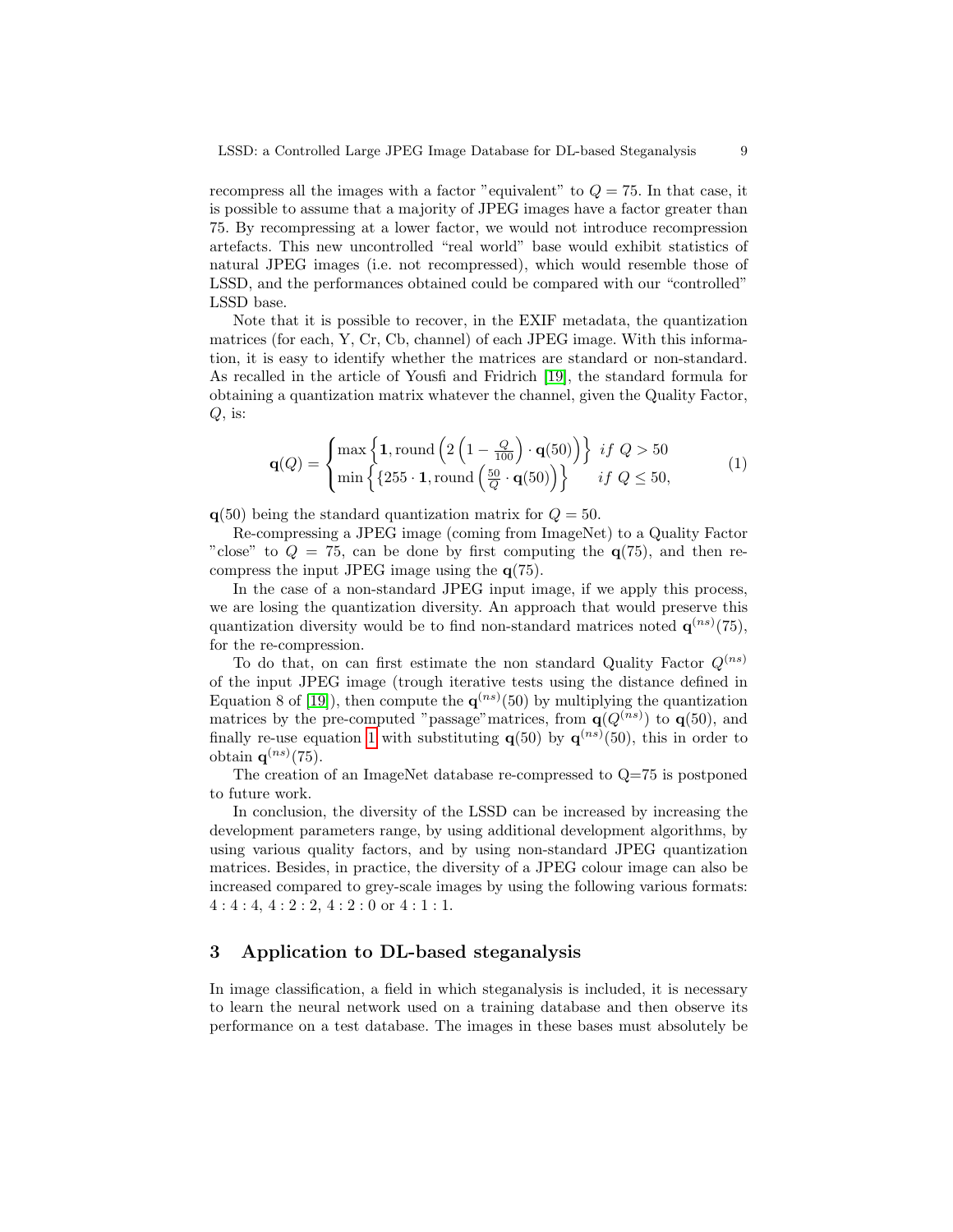distinct. The interest of distinguishing these bases is to verify that the network is capable of learning and generalizing the information from the training base to get the best performance from images that it has never analyzed.

The article of Giboulot et al. [\[9\]](#page-12-11), studying the effects of Unsharp Masking (see in section [2.3\)](#page-6-0), pointed out that USM creates a strong mismatch phenomenon when used in the test set. For this reason, we decided to remove this processing when creating the learning database. The users can thus create a test database, using the USM process, and thus allowing the creation of cover-source mismatch phenomenon, that could be used in order to evaluate the impact of cover-source mismatch on steganalysis. Note that we also suppressed a few other processes such as some demosaicing algorithms and some resizing kernels when creating the learning database.

#### 3.1 Training database construction

The RAW database consists of 127,420 images (see Table [1\)](#page-2-2). We want to generate (from the RAW database) many learning datasets of different sizes from ten thousand to two million grey-scale JPEG images. One possible use is for evaluating the scalability of a steganalysis network, as in [\[15\]](#page-12-2). It is also necessary to set up a test dataset that will be the same for all learning datasets. This test dataset must be large enough to represent the diversity of developments, without being too disproportionate to the various sizes of the learning datasets. However, it should not be too large, to avoid high computational times in the test phase, even though during the test phase, calculations are faster.

We thus create several training datasets by, recursively, extracting a given number of images from the most extensive database (two million images). In total, we have six different sizes: 10k, 50k, 100k, 500k, 1M, 2M of cover images. So, when a database is used, it is important to take into account the corresponding stego images which doubles the total number of images. For example in the basis "LSSD 10k" there are 10,000 cover and 10,000 stego for a total of 20,000 images. In order to clearly identify the impact of increasing the size of the learning set, the smallest bases are included in the largest ones:  $10k \subset 50k \subset 100k \subset 500k \subset 1M \subset 2M$ . Each database tries to respect at best the initial ratio of the RAW images, which are shown in Table [3.](#page-9-0)

| Base name           |          | RAW 100k-2M                    | 50k      | 10k              |
|---------------------|----------|--------------------------------|----------|------------------|
| ALASKA2             | 62.75%   |                                | $\equiv$ | $ +0.01\% $      |
| <b>BOSS</b>         | 7.84%    |                                | $=$      | $+0.01\%$        |
| Dresden             | $1.23\%$ | $=$                            | $\equiv$ | $+0.01%$         |
| <b>RAISE</b>        | $6.40\%$ | —                              | $=$      | —                |
| Stego App DB 18.92% |          |                                | $=$      |                  |
| Wesaturate          | $2.86\%$ | $\qquad \qquad \longleftarrow$ |          | $-0.01\%$ -0.03% |

<span id="page-9-0"></span>Table 3: Different LSSD database ratio with respect to the initial RAW image ratio.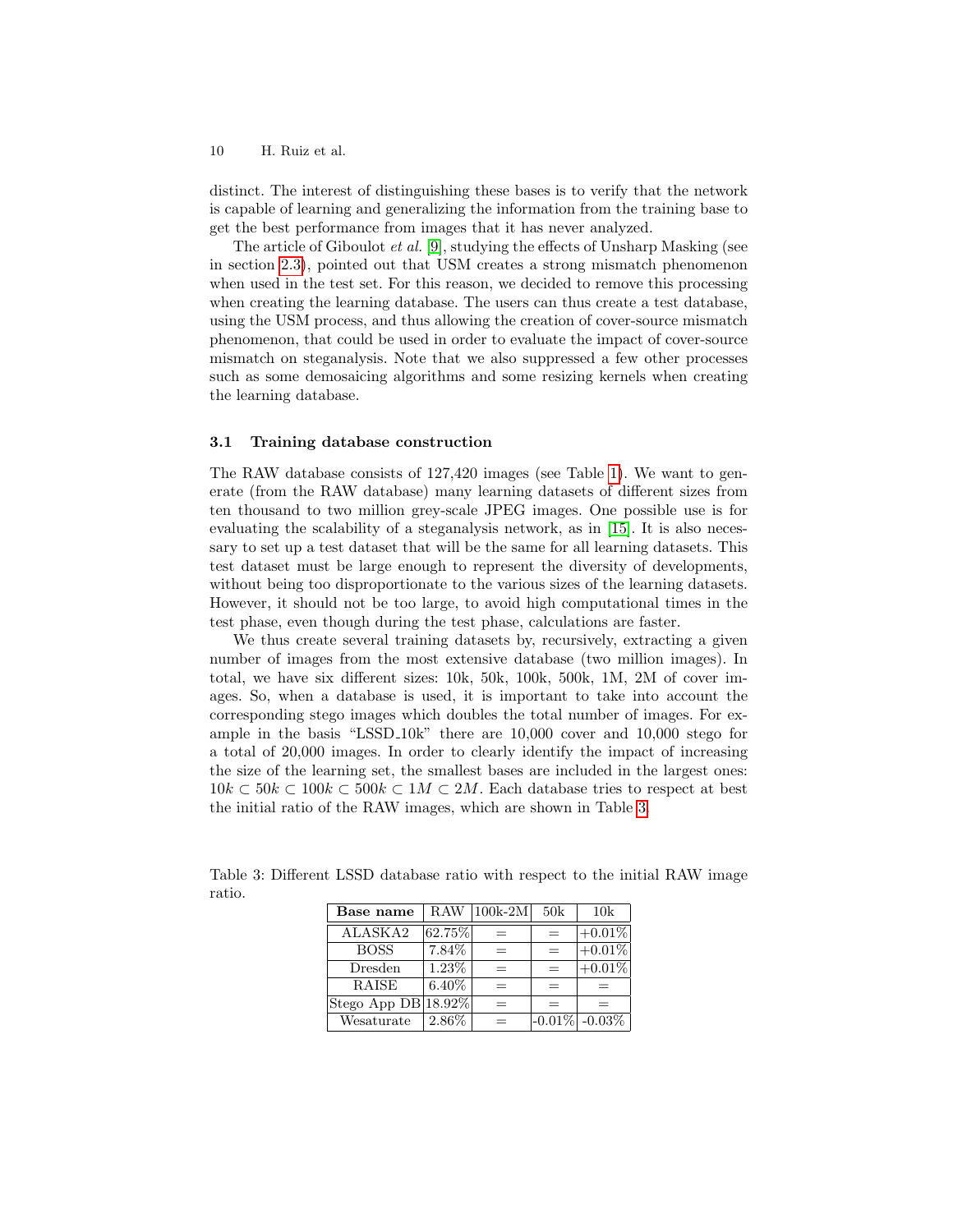#### 3.2 Test database creation

We chose to generate a test set of one hundred thousand images. To this end, we isolated 6,250 RAW images with a distribution almost identical to the RAW image database (see section [2.1\)](#page-2-3). These images will then undergo the same development as the one shown in Table [2.](#page-6-0) Note that this RAW test dataset, which is isolated from the training database, allows generating several different test datasets uncorrelated with the JPEG grey-scale image training dataset. Indeed, it is possible to use other development types, with different parameters, to introduce more or less mismatch. In particular, it is possible to incorporate the USM, which produces a strong mismatch and has a significant impact on network performance during the test phase [\[9\]](#page-12-11).

|              | Database name Number of images Percentage RAW |          |          |
|--------------|-----------------------------------------------|----------|----------|
| ALASKA2      | 3970                                          | 63.52%   | 62.75%   |
| Stego App DB | 1 197                                         | 19.15%   | 18.92%   |
| <b>BOSS</b>  | 496                                           | 7.94\%   | 7.84%    |
| RAISE        | 404                                           | $6.46\%$ | $6.40\%$ |
| Wesaturate   | 183                                           | 2.93%    | 2.86%    |
| Dresden      |                                               | 0%       | 1.23%    |

<span id="page-10-0"></span>Table 4: Images distribution of the original database in the test set.  $\mathbf{N}$  images  $\mathbf{N}$ 

Table [4](#page-10-0) lists the number of images and the percentage of each database used to form the shared test dataset. Images from Dresden have not been included in order to create a weak "mismatch" between learning and testing datasets. This phenomenon can be likened to a "real world" behaviour when the network learns on images that may not be seen again during the test phase.

#### 3.3 Format of images

This database was used to make a test on scalability of a network in [\[15\]](#page-12-2). In this work, we applied the algorithm J-UNIWARD developed by Holub *et al.* [\[11\]](#page-12-12) with a payload of 0.2 bpnzacs (bits per non zero AC coefficients). When Deep Learning is used, it is not possible to give images to the network in JPEG format, so they must be decompressed in MAT format.

Decompressed images are nevertheless much larger than the JPEG images. For example, for a  $256 \times 256$  grey-scale image, its size is slightly more than 500 kB because it is stored in double format (the decompressed version is not rounded). Then, a database with almost four million images (cover and stego) takes more than 2 TB. When all data are combined (RAW images, JPEG colour cover, JPEG grey cover, JPEG Grey stego, MAT grey cover and MAT grey stego), we get almost 13 TB of data!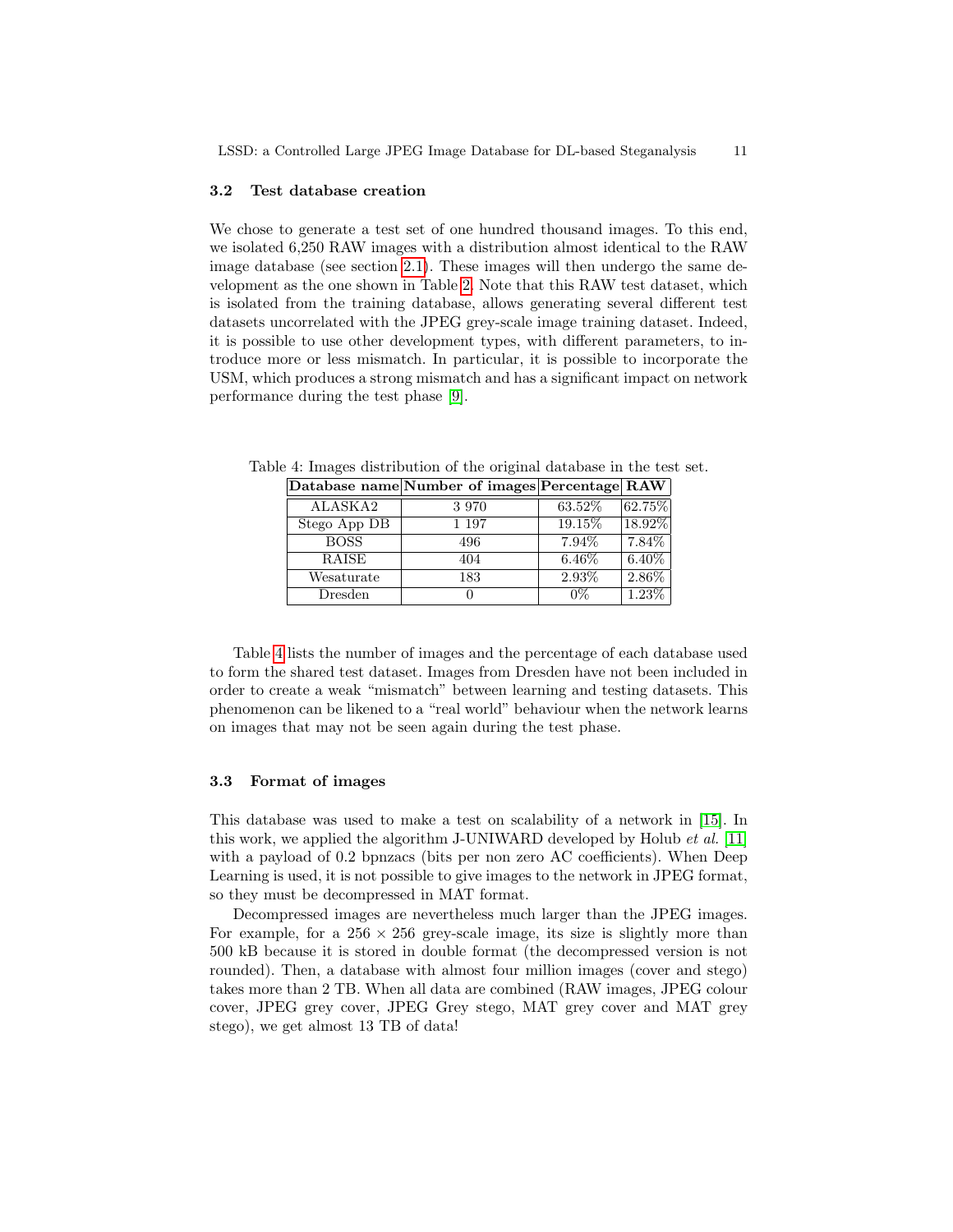## 4 Conclusion

The main goal of this work is to provide to the community many controlled databases and a methodology adapted to steganalysis that allows learning on a large scale to get closer to real-world images diversity. The LSSD basis is available on the following website: <http://www.lirmm.fr/~chaumont/LSSD.html>

It is already possible to identify the first technical challenges when it comes to processing millions of images, such as the embedding time, the storage space required for a decompressed base. Furthermore, it is required to have scripts significantly optimized to create a new database; otherwise, these times quickly become excessive.

This new public repository gives the community many tools in order to better control their learning. The databases made of few thousand to multiple millions of images, already developed or re-developable is unique in the field. Moreover, the LSSD website is freely accessible, and additionally stores famous RAW databases for conservation since almost half of the RAW images present on the website are no longer downloadable on the Internet. By putting this new database online, it offers the community the possibility to diversify and broaden their research as they wish.

Note that we also generated the colour JPEG images, and those are also downloadable on our website. The studying of colour steganography and colour steganalysis is indeed a hot topic which has recently been addressed during Alaska#1 [\[4\]](#page-12-5) [\[17\]](#page-12-13) and Alaska#2 [\[5\]](#page-12-3), [\[18\]](#page-13-2) [\[3\]](#page-11-2).

## Acknowledgment

The authors would like to thank the French Defense Procurement Agency (DGA) for its support through the ANR Alaska project (ANR-18-ASTR-0009). We also thank IBM Montpellier and the Institute for Development and Resources in Intensive Scientific Computing (IDRISS/CNRS) for providing us access to High-Performance Computing resources.

# References

- <span id="page-11-1"></span>1. Bas, P., Filler, T., Pevn´y, T.: 'Break Our Steganographic System': The Ins and Outs of Organizing BOSS. In: Proceedings of 13th International Conference on Information Hiding, IH'2011. Lecture Notes in Computer Science, Springer, vol. 6958, pp. 59–70. Prague, Czech Republic (May 2011)
- <span id="page-11-0"></span>2. Chaumont, M.: Deep Learning in steganography and steganalysis. In: Hassaballah, M. (ed.) Digital Media Steganography: Principles, Algorithms, Advances, chap. 14, pp. 321–349. Elsevier (Jul 2020)
- <span id="page-11-2"></span>3. Chubachi, K.: An Ensemble Model using CNNs on Different Domains for ALASKA2 Image Steganalysis. In: Proceedings of the IEEE International Workshop on Information Forensics and Security, WIFS'2020. Virtual Conference due to Covid (Formerly New-York, NY, USA) (Dec 2020)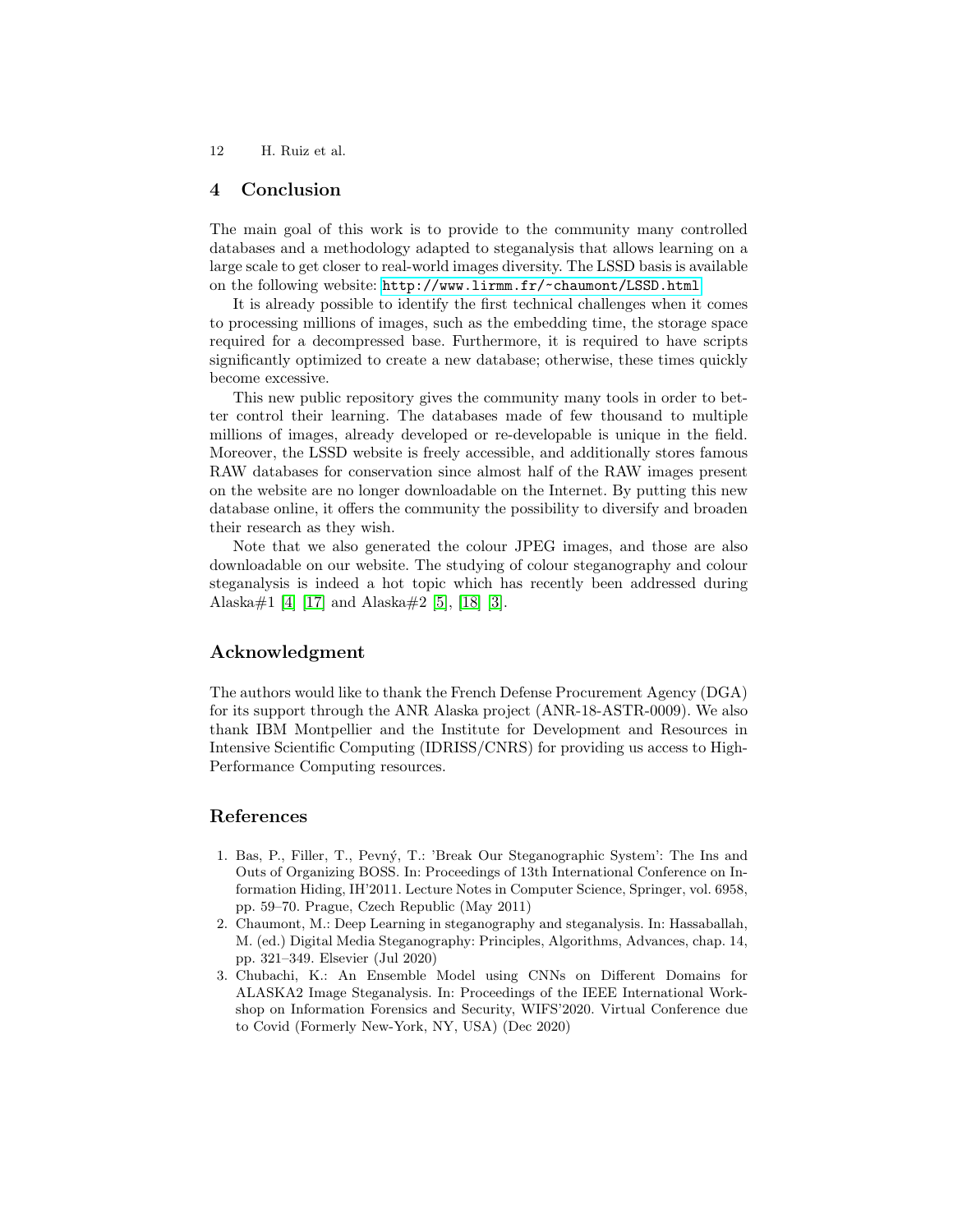LSSD: a Controlled Large JPEG Image Database for DL-based Steganalysis 13

- <span id="page-12-5"></span>4. Cogranne, R., Giboulot, Q., Bas, P.: The ALASKA Steganalysis Challenge: A First Step Towards Steganalysis. In: Proceedings of the ACM Workshop on Information Hiding and Multimedia Security. pp. 125–137. IH&MMSec'2019, Paris, France (Jul 2019)
- <span id="page-12-3"></span>5. Cogranne, R., Giboulot, Q., Bas, P.: Challenge Academic Research on Steganalysis with Realistic Images. In: Proceedings of the IEEE International Workshop on Information Forensics and Security, WIFS'2020. Virtual Conference due to Covid (Formerly New-York, NY, USA) (Dec 2020)
- <span id="page-12-6"></span>6. Dang-Nguyen, D.T., Pasquini, C., Conotter, V., Boato, G.: RAISE – A Raw Images Dataset for Digital Image Forensics. In: Proceedings of ACM Multimedia Systems. Portland, Oregon (March 2015)
- <span id="page-12-10"></span>7. Deng, J., Dong, W., Socher, R., Li, L.J., Li, K., Fei-Fei, L.: ImageNet: A Large-Scale Hierarchical Image Database. In: Proceedings of IEEE Conference on Computer Vision and Pattern Recognition, CVPR'2009. pp. 248–255 (2009)
- <span id="page-12-0"></span>8. Fridrich, J.: Steganography in Digital Media. Cambridge University Press (2009)
- <span id="page-12-11"></span>9. Giboulot, Q., Cogranne, R., Borghys, D., Bas, P.: Effects and Solutions of Cover-Source Mismatch in Image steganalysis. Signal Processing: Image Communication p. 115888 (Aug 2020)
- <span id="page-12-7"></span>10. Gloe, T., Böhme, R.: The 'Dresden Image Database' for Benchmarking Digital Image Forensics. In: Proceedings of the 25th Symposium On Applied Computing (ACM SAC 2010). vol. 2, pp. 1585–1591 (2010)
- <span id="page-12-12"></span>11. Holub, V., Fridrich, J., Denemark, T.: Universal Distortion Function for Steganography in an Arbitrary Domain. EURASIP Journal on Information Security, JIS (2014)
- <span id="page-12-4"></span>12. Ker, A.D., Bas, P., Böhme, R., Cogranne, R., Craver, S., Filler, T., Fridrich, J., Pevn´y, T.: Moving Steganography and Steganalysis from the Laboratory into the Real World. In: Proceedings of the 1st ACM Workshop on Information Hiding and Multimedia Security, IH&MMSec'2013. pp. 45–58. Montpellier, France (June 2013)
- <span id="page-12-9"></span>13. Menon, D., Calvagno, G.: Color image demosaicking: An overview. Signal Processing: Image Communication (8), 518 – 533 (2011)
- <span id="page-12-8"></span>14. Newman, J., Lin, L., Chen, W., Reinders, S., Wang, Y., Wu, M., Guan, Y.: StegoAppDB: a Steganography Apps Forensics Image Database. In: Proceedings of Media Watermarking, Security, and Forensics, MWSF'2019, Part of IS&T International Symposium on Electronic Imaging, EI'2019. Ingenta, Burlingame, California, USA (Jan 2019)
- <span id="page-12-2"></span>15. Ruiz, H., Chaumont, M., Yedroudj, M., Oulad-Amara, A., Comby, F., Subsol, G.: Analysis of the Scalability of a Deep-Learning Network for Steganography "Into the Wild". In: Proceeding of the 25th International Conference on Pattern Recognition, ICPR'2021, Worshop on MultiMedia FORensics in the WILD, MMFor-WILD'2021, Lecture Notes in Computer Science, LNCS, Springer. Virtual Conference due to Covid (Formerly Milan, Italy) (Jan 2021), [http://www.lirmm.fr/](http://www.lirmm.fr/~chaumont/LSSD.html) [~chaumont/LSSD.html](http://www.lirmm.fr/~chaumont/LSSD.html)
- <span id="page-12-1"></span>16. Yedroudj, M., Chaumont, M., Comby, F.: How to Augment a Small Learning Set for Improving the Performances of a CNN-Based Steganalyzer? In: Proceedings of Media Watermarking, Security, and Forensics, MWSF'2018, Part of IS&T International Symposium on Electronic Imaging, EI'2018. p. 7. Burlingame, California, USA (28 January - 2 February 2018)
- <span id="page-12-13"></span>17. Yousfi, Y., Butora, J., Fridrich, J., Giboulot, Q.: Breaking ALASKA: Color Separation for Steganalysis in JPEG Domain. In: Proceedings of the ACM Workshop